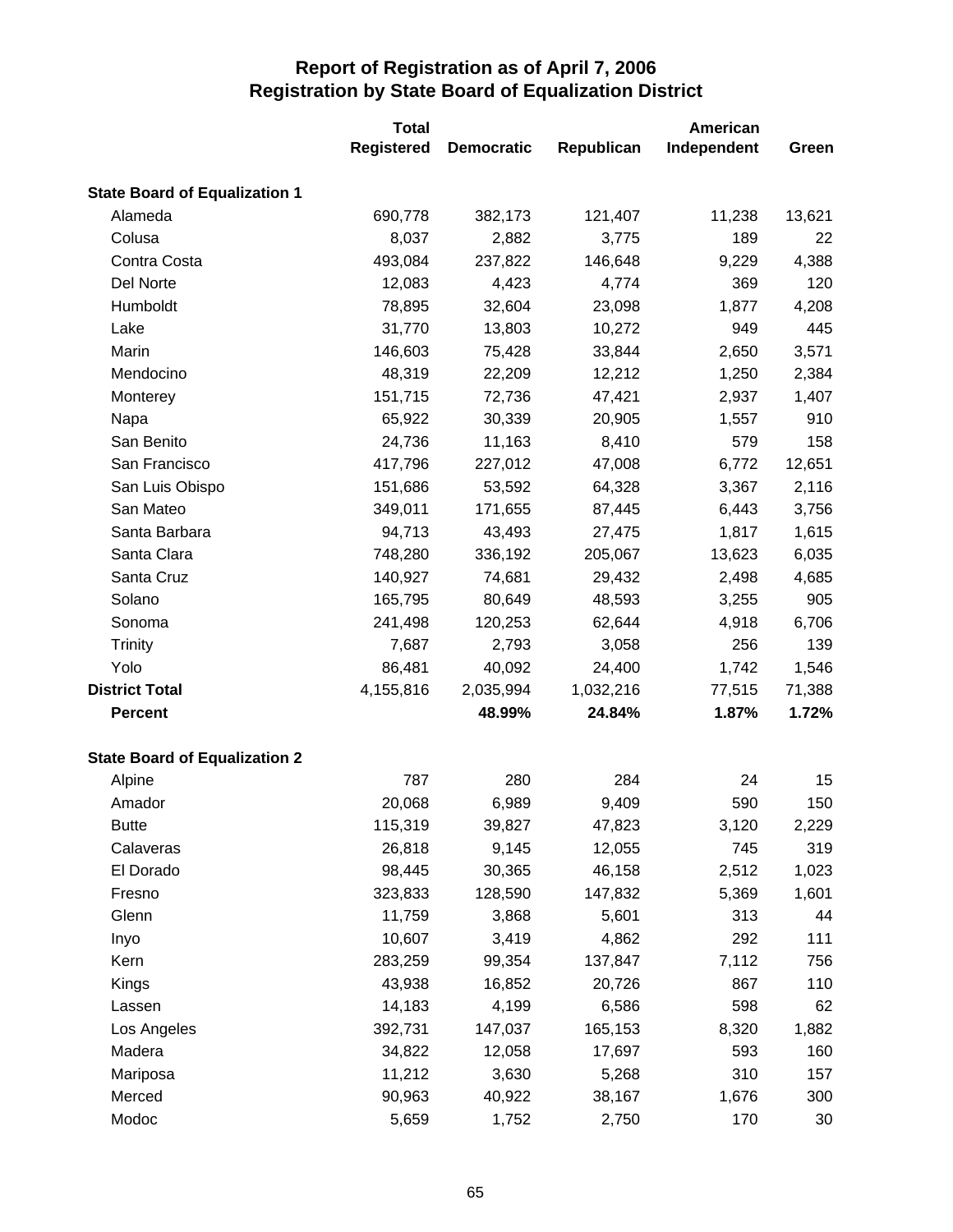|                                      | Libertarian | <b>Natural</b><br>Law | Peace and<br>Freedom | Other          | <b>Decline to</b><br><b>State</b> |
|--------------------------------------|-------------|-----------------------|----------------------|----------------|-----------------------------------|
| <b>State Board of Equalization 1</b> |             |                       |                      |                |                                   |
| Alameda                              | 3,025       | 1,265                 | 3,147                | 4,971          | 149,931                           |
| Colusa                               | 32          | 3                     | 22                   | 26             | 1,086                             |
| Contra Costa                         | 2,221       | 535                   | 1,209                | 3,282          | 87,750                            |
| Del Norte                            | 91          | 4                     | 37                   | 110            | 2,155                             |
| Humboldt                             | 712         | 111                   | 276                  | 225            | 15,784                            |
| Lake                                 | 215         | 22                    | 114                  | 75             | 5,875                             |
| Marin                                | 808         | 117                   | 323                  | 432            | 29,430                            |
| Mendocino                            | 383         | 60                    | 255                  | 278            | 9,288                             |
| Monterey                             | 656         | 138                   | 388                  | 313            | 25,719                            |
| Napa                                 | 385         | 53                    | 140                  | 520            | 11,113                            |
| San Benito                           | 128         | 13                    | 58                   | 95             | 4,132                             |
| San Francisco                        | 2,264       | 556                   | 1,624                | 637            | 119,272                           |
| San Luis Obispo                      | 992         | 142                   | 286                  | 1,831          | 25,032                            |
| San Mateo                            | 1,629       | 341                   | 828                  | 876            | 76,038                            |
| Santa Barbara                        | 598         | 90                    | 170                  | 1,018          | 18,437                            |
| Santa Clara                          | 4,424       | 639                   | 2,042                | 1,816          | 178,442                           |
| Santa Cruz                           | 1,214       | 147                   | 475                  | 1,105          | 26,690                            |
| Solano                               | 672         | 100                   | 328                  | 892            | 30,401                            |
| Sonoma                               | 1,568       | 198                   | 716                  | 1,525          | 42,970                            |
| <b>Trinity</b>                       | 78          | 12                    | 31                   | 100            | 1,220                             |
| Yolo                                 | 392         | 74                    | 445                  | 741            | 17,049                            |
| <b>District Total</b>                | 22,487      | 4,620                 | 12,914               | 20,868         | 877,814                           |
| <b>Percent</b>                       | 0.54%       | 0.11%                 | 0.31%                | 0.50%          | 21.12%                            |
| <b>State Board of Equalization 2</b> |             |                       |                      |                |                                   |
| Alpine                               | 5           | 0                     | 1                    | $\overline{2}$ | 176                               |
| Amador                               | 131         | 14                    | 31                   | 170            | 2,584                             |
| <b>Butte</b>                         | 857         | 89                    | 497                  | 750            | 20,127                            |
| Calaveras                            | 333         | 19                    | 63                   | 95             | 4,044                             |
| El Dorado                            | 667         | 57                    | 250                  | 656            | 16,757                            |
| Fresno                               | 1,095       | 211                   | 528                  | 435            | 38,172                            |
| Glenn                                | 39          | 9                     | 39                   | 28             | 1,818                             |
| Inyo                                 | 71          | 6                     | 29                   | 69             | 1,748                             |
| Kern                                 | 1,321       | 195                   | 548                  | 493            | 35,633                            |
| Kings                                | 132         | 29                    | 16                   | 365            | 4,841                             |
| Lassen                               | 86          | 10                    | 27                   | 21             | 2,594                             |
| Los Angeles                          | 1,823       | 443                   | 1,502                | 2,372          | 64,199                            |
| Madera                               | 132         | 16                    | 36                   | 141            | 3,989                             |
| Mariposa                             | 76          | 8                     | 27                   | 157            | 1,579                             |
| Merced                               | 242         | 48                    | 161                  | 129            | 9,318                             |
| Modoc                                | 42          | 3                     | 9                    | 6              | 897                               |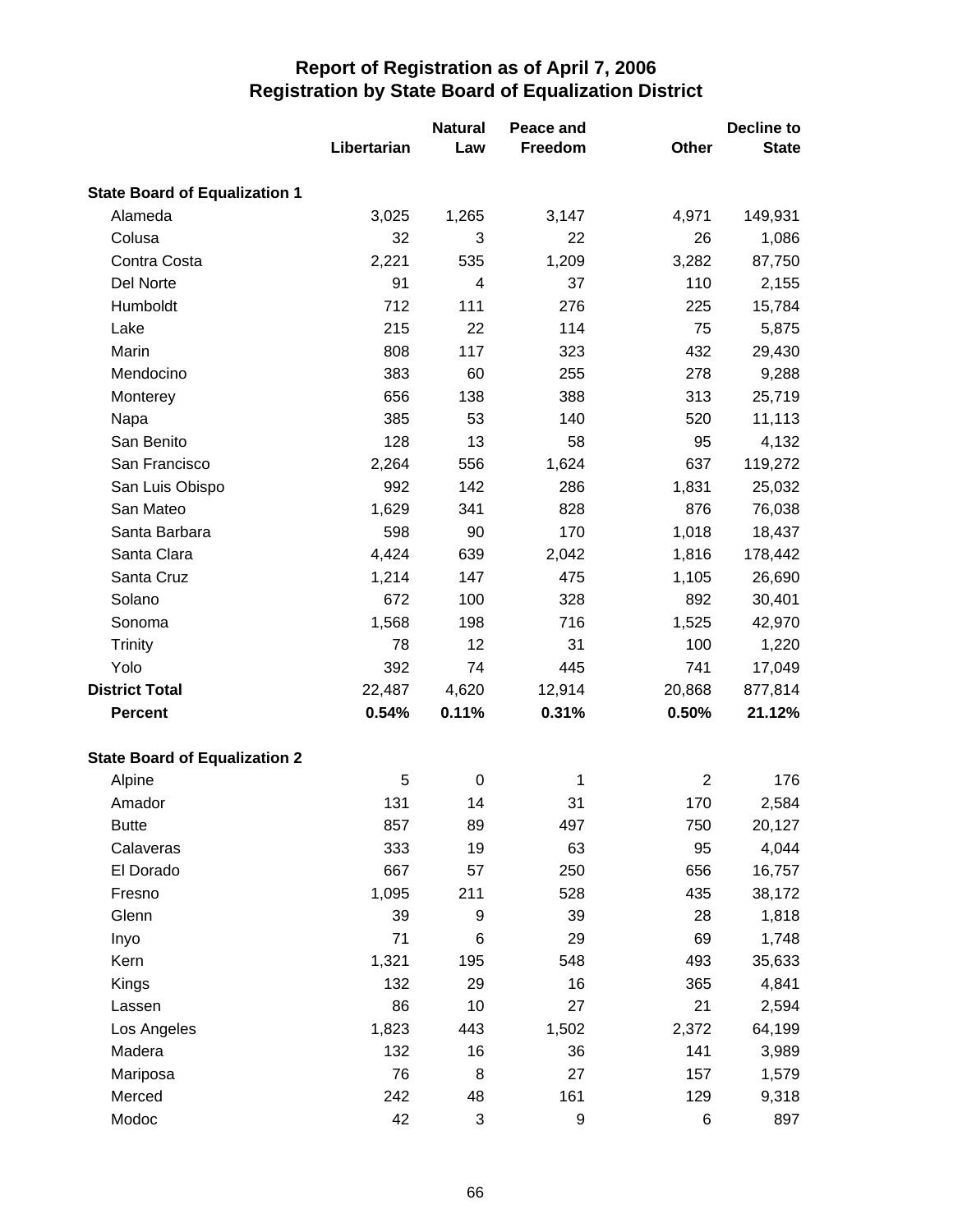|                                      | <b>Total</b>      |                   |            | American    |         |
|--------------------------------------|-------------------|-------------------|------------|-------------|---------|
|                                      | <b>Registered</b> | <b>Democratic</b> | Republican | Independent | Green   |
| Mono                                 | 6,492             | 2,039             | 2,529      | 192         | 114     |
| Nevada                               | 63,647            | 20,362            | 27,619     | 1,574       | 1,635   |
| Placer                               | 174,083           | 49,975            | 90,557     | 3,405       | 1,255   |
| Plumas                               | 13,375            | 4,469             | 5,811      | 466         | 121     |
| Sacramento                           | 615,732           | 263,025           | 214,866    | 13,926      | 5,686   |
| San Bernardino                       | 289,176           | 129,207           | 106,413    | 5,778       | 915     |
| San Joaquin                          | 262,131           | 110,048           | 111,103    | 4,589       | 904     |
| Santa Barbara                        | 85,664            | 29,623            | 37,995     | 1,751       | 767     |
| Shasta                               | 88,597            | 26,889            | 43,836     | 2,426       | 526     |
| Sierra                               | 2,259             | 709               | 969        | 84          | 23      |
| Siskiyou                             | 24,854            | 8,880             | 10,509     | 746         | 229     |
| Stanislaus                           | 199,997           | 82,021            | 84,279     | 4,196       | 795     |
| Sutter                               | 38,387            | 12,369            | 19,175     | 884         | 123     |
| Tehama                               | 28,777            | 9,700             | 13,061     | 1,104       | 125     |
| Tulare                               | 131,311           | 45,122            | 63,852     | 2,951       | 543     |
| Tuolumne                             | 31,843            | 11,623            | 13,976     | 914         | 296     |
| Ventura                              | 380,467           | 144,517           | 154,464    | 7,606       | 3,043   |
| Yuba                                 | 26,212            | 8,883             | 11,296     | 984         | 161     |
| <b>District Total</b>                | 3,947,407         | 1,507,748         | 1,680,528  | 86,187      | 26,210  |
| <b>Percent</b>                       |                   | 38.20%            | 42.57%     | 2.18%       | 0.66%   |
| <b>State Board of Equalization 3</b> |                   |                   |            |             |         |
| Imperial                             | 51,914            | 28,235            | 14,224     | 922         | 117     |
| Los Angeles                          | 112,336           | 43,697            | 44,780     | 1,776       | 867     |
| Orange                               | 1,461,517         | 435,177           | 708,333    | 28,700      | 7,866   |
| Riverside                            | 735,792           | 254,145           | 340,522    | 16,234      | 2,689   |
| San Bernardino                       | 449,463           | 149,610           | 210,472    | 12,114      | 2,002   |
| San Diego                            | 1,343,931         | 462,283           | 537,338    | 30,140      | 9,300   |
| <b>District Total</b>                | 4,154,953         | 1,373,147         | 1,855,669  | 89,886      | 22,841  |
| <b>Percent</b>                       |                   | 33.05%            | 44.66%     | 2.16%       | 0.55%   |
| <b>State Board of Equalization 4</b> |                   |                   |            |             |         |
| Los Angeles                          | 3,312,293         | 1,729,193         | 814,294    | 53,230      | 22,497  |
| <b>District Total</b>                | 3,312,293         | 1,729,193         | 814,294    | 53,230      | 22,497  |
| <b>Percent</b>                       |                   | 52.21%            | 24.58%     | 1.61%       | 0.68%   |
| <b>State Total</b>                   | 15,570,469        | 6,646,082         | 5,382,707  | 306,818     | 142,936 |
| <b>Percent</b>                       |                   | 42.68%            | 34.57%     | 1.97%       | 0.92%   |